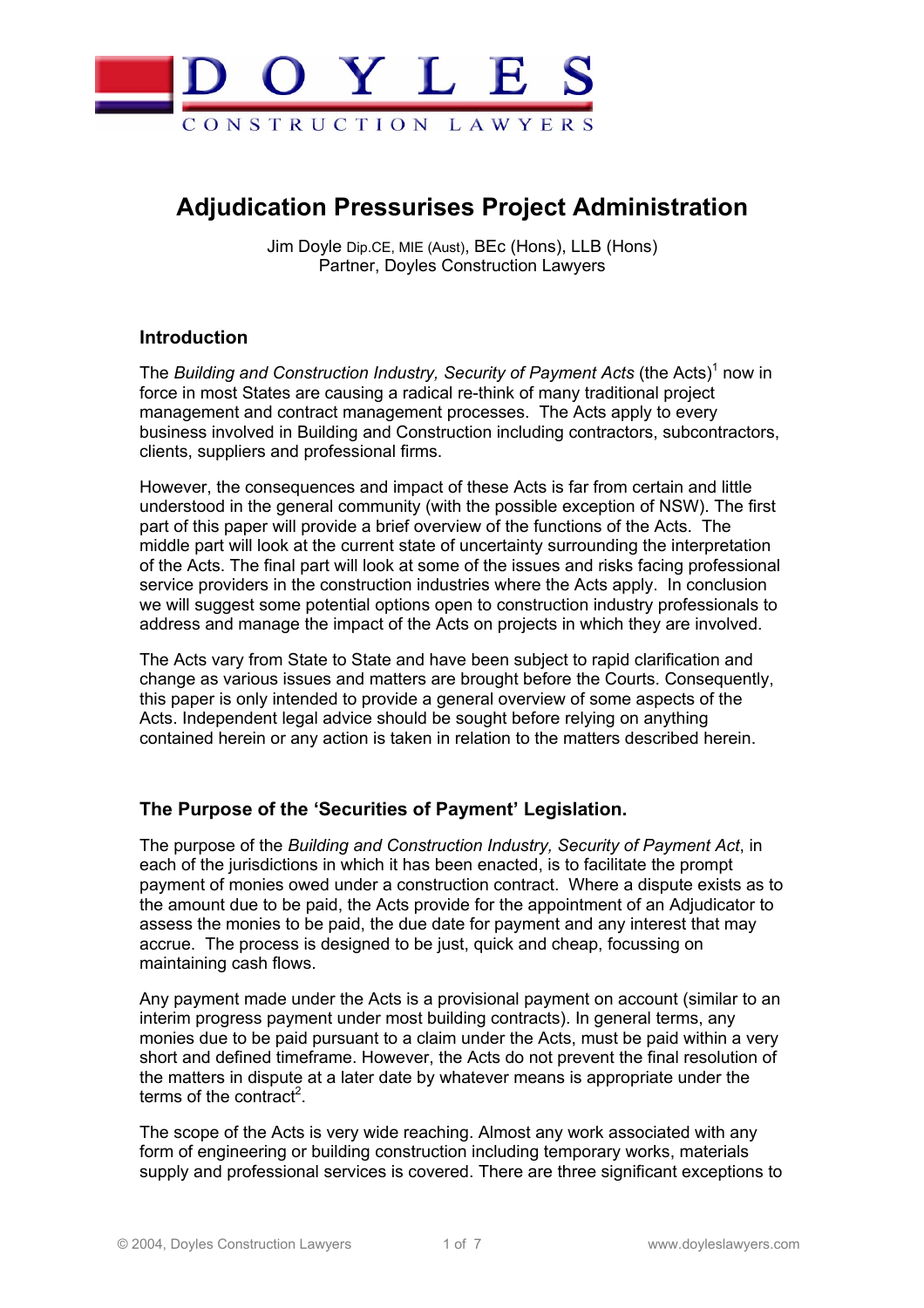

this general coverage. The first is works performed by a builder for an 'owner occupier' (ie, domestic building works). However, whilst the builder cannot use the Act to claim monies from the 'owner occupier', this exception does not extend to the builder's subcontractors and suppliers who are entitled to use the Acts to claim monies owed from the builder. The second major exception is financiers. Builders and others cannot use the Acts to claim money from the banks and finance companies that may be funding a project. The third exception is mining and mineral extraction activities although the line between construction (eg building a processing plant or construction a haul road) and actual mining has yet to be considered by the Courts.

The key provisions of the Acts can be summarised as follows:

- The Acts define the organisation or person making the claim as the Claimant, and the organisation or person who has to respond to the claim (by paying monies or defending the claim) as the Respondent.
- The Acts void any contract provisions that seek to modify, restrict or exclude the operation of the Act. This means no one can contract out of the Act<sup>3</sup>.
- The Acts apply to all forms of contract including verbal agreements<sup>4</sup>.
- Pay-when-paid provisions are now unenforceable<sup>5</sup>.
- If the contract does not make specific provisions for progress payments, the Acts create a statutory right to regular progress payments<sup>6</sup>.
- The Respondent is required to respond to a claim under the Act by producing a payment schedule (typically within 10 business days). If a payment schedule is not produced, and/or payment is not made within the statutory time frame (typically 2 days), the Respondent becomes liable for the full amount claimed.
- If the Claimant is not satisfied with the payment schedule, it can instigate Adjudication provided this action is started within the period specified by the relevant Act<sup>7</sup>.
- Appointing an Adjudicator will usually take a few days. Once appointed, the Adjudicator has 10 business days to reach his or her determination<sup>8</sup>.
- The Adjudicator's determination is final and enforceable. In general terms, this means the Adjudicators determination cannot be appealed and is allowed by law to contain errors.
- Monies due as a consequence of a Payment Schedule or Adjudication determination can be recovered in the relevant Court as a debt owing (the rights and powers to do this vary from State to State) $9$ .
- When monies are not paid in accordance with the Act, the Claimant can suspend works (without being in breach of contract) until such time as the payment is made $10$ .

Claims under the Acts have ranged from a few hundred dollars to values in the order of \$33 million. Whilst there have been a number of appeals against Adjudicator's determinations, particularly in NSW, overall the success rate has not been very high The few successful appeals have tended to be in the areas of jurisdiction (where the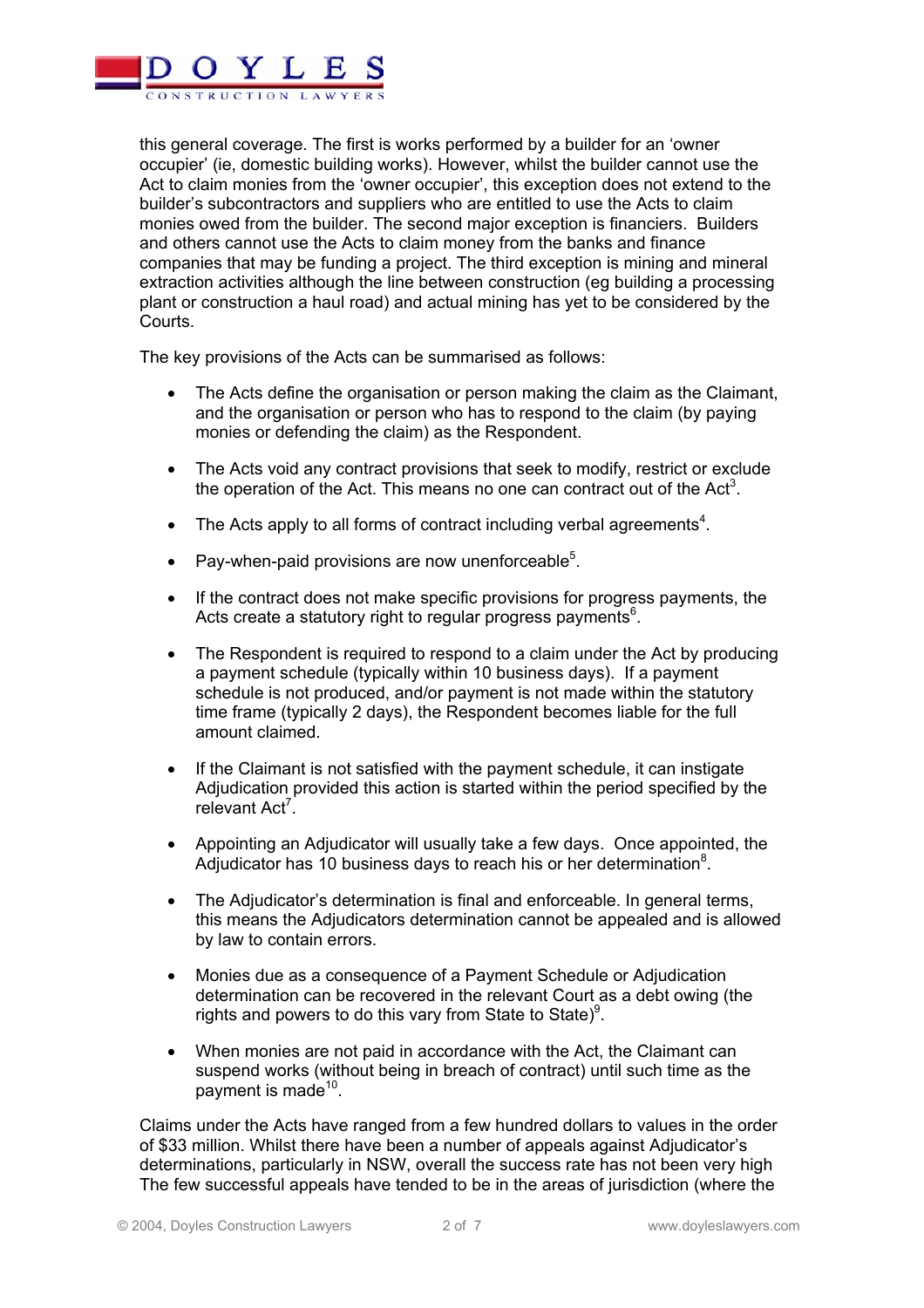

Adjudicator has been found to have exceeded the authority granted by the Acts) and procedural fairness (where the Adjudicator has been found to have breached the rules of natural justice or failed to follow the requirements of the Acts $1^{11}$ .

Generally, the Courts have been unwilling to consider or review matters relating to the quantum and/or accuracy of the Adjudicator's calculations. Without exception, the Courts have enforced all of the time limits contained in the legislation. In particular, Respondents that failed to produce payment schedules in the requisite time frames have been unable to avoid Judgements being recorded against them for the amount claimed. The largest single amount being some \$14 million awarded to the Walter Construction Group in Sydney against CPL (Surrey Hills) Pty Ltd<sup>12</sup>.

## **Uncertainty Surrounding the Interpretation of the Acts**

The intention of the Acts is relatively simple and straightforward; it is to provide a right to regular progress payment and a mechanism for defining a 'reasonable' amount to be paid for each progress payment. However, being very new law, the full scope and impact of the Acts has still to work its way through the legal and business systems.

In general terms, Parliament makes the law and the Judiciary interprets and applies the law. Within this process 'interpretation' can extend to effectively creating new law by limiting or extending the effect of various provisions within an Act. The driving force for this process is the doctrine of precedence which requires that like cases be decided alike. Where the earlier decision has been made by a superior Court, the precedence is binding, where the decision has been made by a Court in another jurisdiction or by a Court of equal or lower standing, the earlier judgements are persuasive. Overlaying the above are matters of 'public policy' (ie general guidelines) that the Judiciary see as being important.

In areas of established building and construction contract law, the above process provides a relatively high level of understanding and certainty as to the likely outcome of any dispute and has allowed forms of contract to be developed that modify general legal principles.

A typical example is penalty payments. Generally, the law does not recognise penalty payments for a breach of contract and these cannot be enforced. However, damages (ie actual loses) can be recovered for a breach of contract. Because of the difficulty of proving actual losses caused by late completion on many building projects (eg what is the actual loss suffered by a Municipality caused by the late completion of a public road?), building contracts have developed over the years to incorporate the concept of 'Liquidated Damages' (LDs). LDs are effectively a penalty paid by the builder to the Principal for late completion. However, provided the LDs are dealt with properly during the formation of contract they are enforceable and the actual losses do not have to be proved. The leading judgements in this area of law date from the mid 1800s.

The 'Security of Payment' legislations do not have this type of history to draw on. The NSW Act has been in force for less than six years and has already had one major revision with another being planned. The Victorian legislation has been in force since 2003 and is currently being reviewed. As a consequence, very little case law has been established. Despite the NSW building industry and Courts making heroic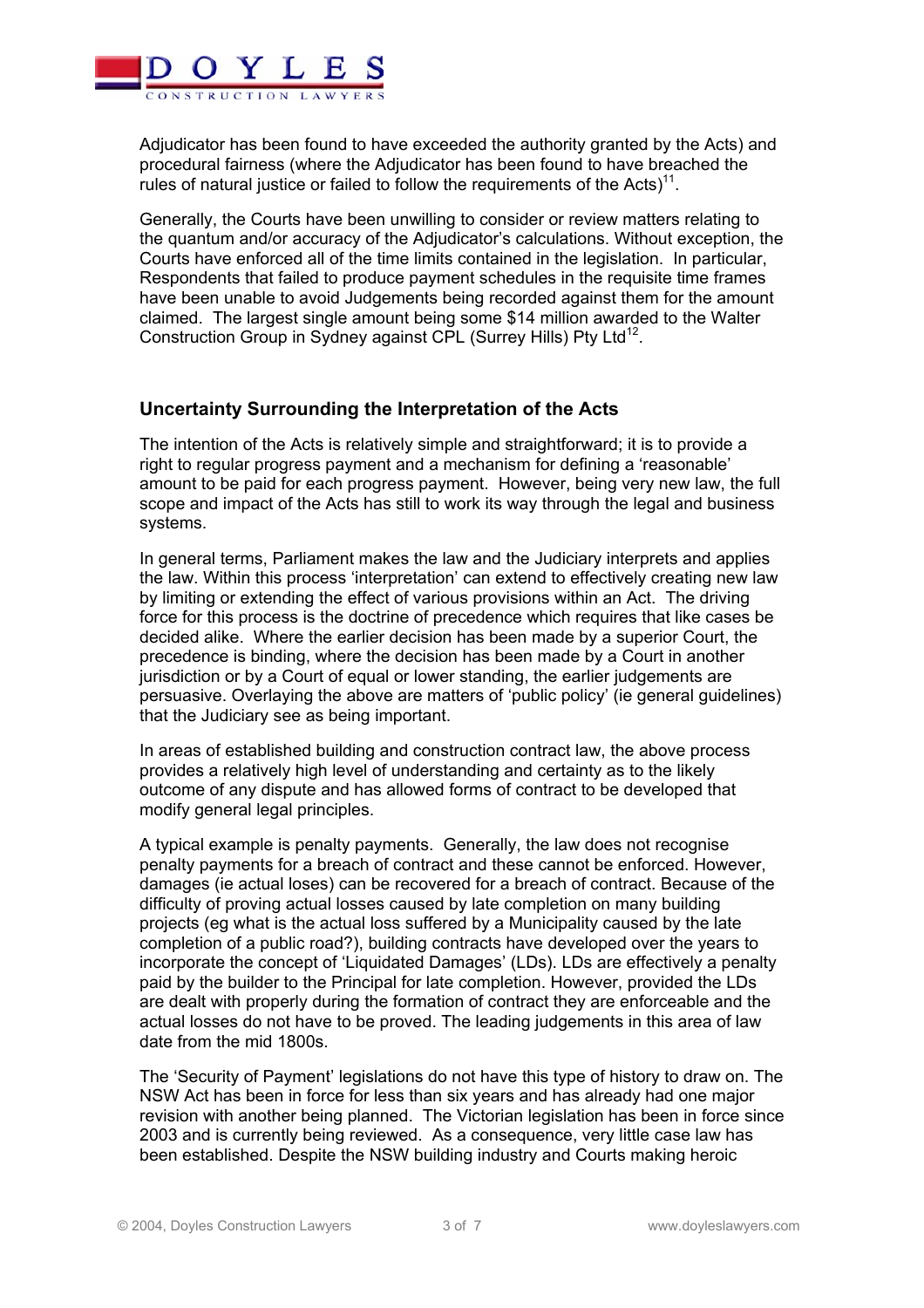

efforts to rectify this deficiency, with new judgements being handed down on an almost weekly basis, many areas of the law still remain untested in the courts.

More importantly, very few of the standard forms of contract have been modified to deal with the implications of the Act. General contracts and subcontracts frequently have requirements for certifications, etc, that differ from the legally imposed obligations under the Acts. Similarly, terms of engagement for professionals rarely consider the impact of the Act on their workloads and schedules.

Whilst a claim under the Act is made against and must be delivered to the Principal and progress claims are generally delivered to the Superintendent, practice in NSW at least has seen normal monthly progress claims forwarded to the Superintendent under the contract and at the same time served on the Principal under the Act. Consequently, the Principal needs the Superintendent to assess the claim and provide that assessment to the Principal well within the 10 days allowed by the Act so the Principal can respond with a payment schedule within the time allowed. However, many construction contracts allow the Superintendent up to 14 (or even 21) days to make an assessment and many service contracts used to appoint Superintendents, quantity surveyors, etc, do not require any specific actions as a consequence of claims made under the Acts.

The Acts have changed the administration processes within the building industry significantly and permanently. Whilst at the time of writing, it is uncertain what obligations and liabilities the Acts in various States will effectively place on various building industry professionals as a 'duty owed' to their Principal, it is clear that the professions will need to adapt to survive. Some of the potential risks and issues are discussed below.

### **Issues and Risks Facing Professionals in the Construction Industry**

The term 'Professional' is used in this paper to include most businesses and people involved in the provision of administrative services to a Principal. This can include Project Managers, Architects, Engineers, Quantity Surveyors, Contract Administrators, Accountants and Lawyers.

The first area of exposure is the simple fact that subcontractors and suppliers working for the Professional provided they are working under a commercial contract (ie are not working under an employment contract) and are supplying goods and/or services for use on a construction project have recourse to the Act and can use it to obtain progress payments. Similarly, the Professional can use the Act to seek payment of its fees.

Of greater concern is the impact of the Act on the Professional's services. Prior to the introduction of the Acts time was available to 'clean up' contract administration problems and deal with any open issues in the lead up to a dispute. Documents could be found, reports gathered from Experts and a considered position adopted. Typically many months (occasionally years) would pass between the start of a dispute and its final determination by an Arbitrator or Judge.

Now, a Respondent has just 10 business days to recognise a claim has been made under the Act; and then to prepare, settle and issue a payment schedule dealing with everything raised in the claim. Shortly thereafter (if an Adjudication is instigated), the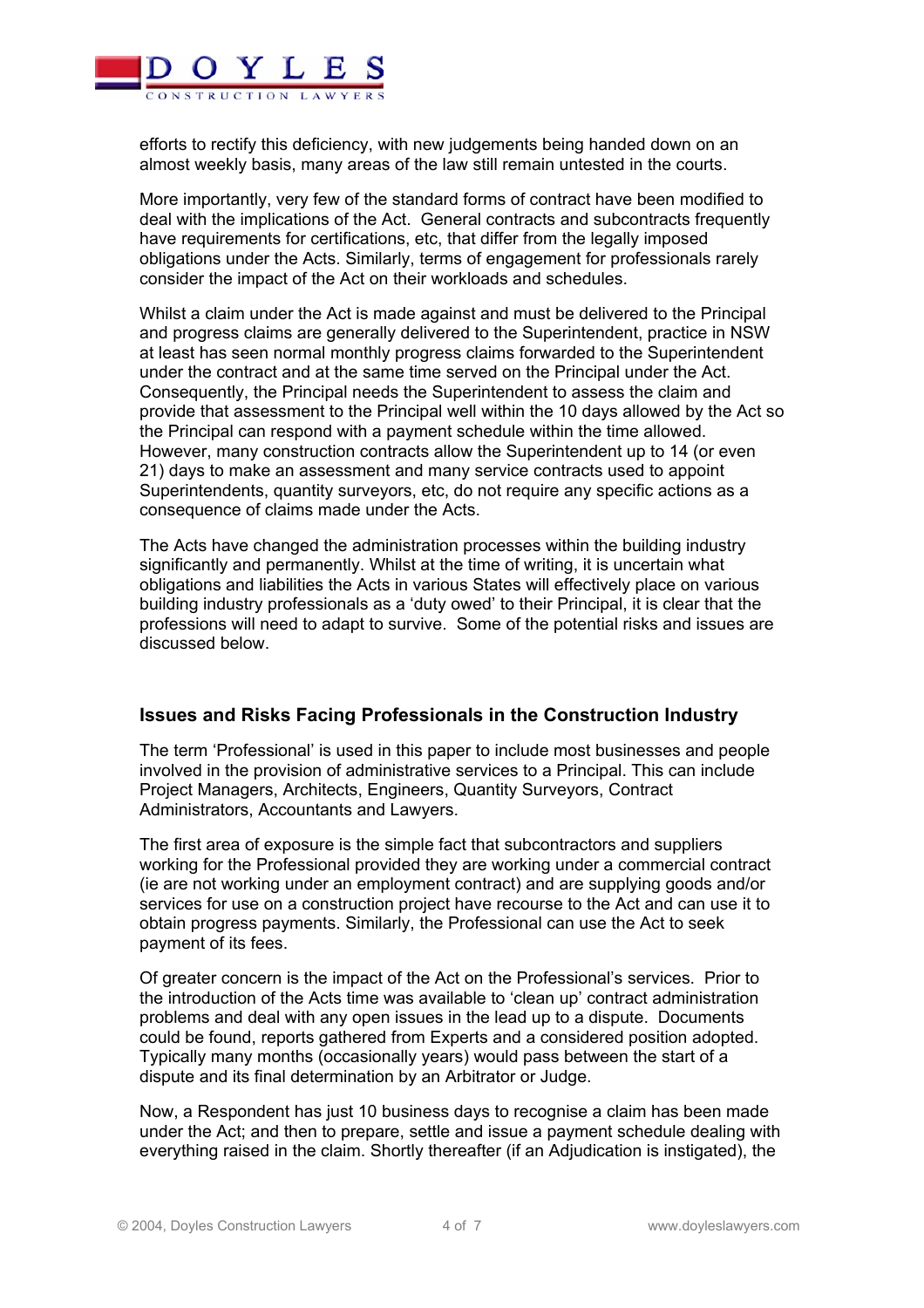

respondent needs to complete an adjudication response and the Adjudicator makes an award that is enforceable in the Courts.

The exposure of the Professional if its client loses an Adjudication and has to make a significant payment to a Claimant is a very open question. In practical terms, the Professional needs to be able to provide the Respondent (Principal) with a draft assessment of the whole claim within 3 working days, this allows three days to fill in any gaps and three days to settle the payment schedule (ie for the Principal to decide on its response). The tenth day is needed for copying and delivering what is usually a major payment schedule.

Common sense suggests the quality of the response to a major claim lodged under the Act cannot be anywhere near as good as a similar document prepared for Court or Arbitration, the available time is simply inadequate (10 days verses 10 weeks or even 10 months). What is undecided is what standard of documentation from the Professional is adequate or appropriate? Obviously if the Principal is largely successful, rough enough is good enough, but what if the Claimant is largely successful? How liable is the Professional?

Similarly, difficult variations claims, Extension Of Time (EOT) claims and the like have often been left to be sorted out later in a contract (usually around the time of practical completion or the final claim). The Professional and the contractor focus on building the project. Now the contractor can spend significant time preparing a claim, obtaining expert reports, etc and when completely ready, lodge a claim under the Act on the Principal. The Principal has 10 days to respond, what liability is placed onto the Professional to have a considered position, properly documented? Particularly if the matter that is being claimed is several months old? Doyles Construction Lawyers have worked with a Principal faced with a claim under the Act for \$16 million containing over 200 variations claims. We still only had the statutory ten days to respond.

This raises another question; the fees charged by Professionals are based on traditional workloads. Who covers the overtime and weekend work needed to develop a Payment Schedule for a major claim? In a hotly contested contract it is possible to see progress claims and claims under the Act delivered every month. Every claim requires a schedule and the normal contract payment processes need to be honoured. From the Professional's perspective this can virtually double the workload.

Several Adjudication determinations in excess of \$10 million have been made to date. If nothing else, these payments have placed a significant strain on the respondent organisation's cash flow. Whilst the Adjudicator's determinations are by definition only interim in nature (a payment on account), in these situations it is the respondent (not the claimant) that has to seek a final settlement of the issues in dispute under the normal provisions of the contract. If a client has outlaid several millions of dollars in respect of 'lost' Adjudications and is experiencing difficulty recovering monies from the Claimant, how exposed are the Professional advisers (and their Professional Indemnity (PI) insurers)?

Finally, whilst financiers cannot become Respondents under the Act, they are not immune from the effects of the Act. Many developers operate on reasonably limited financial reserves. Under the old regime, the value of work done, draw downs from the financier and payments to the contractor and subcontractors were reasonably predictable. If disputes arose, many months would elapse before payments needed to be made. Now a developer may suddenly be liable for a payment of \$10 million as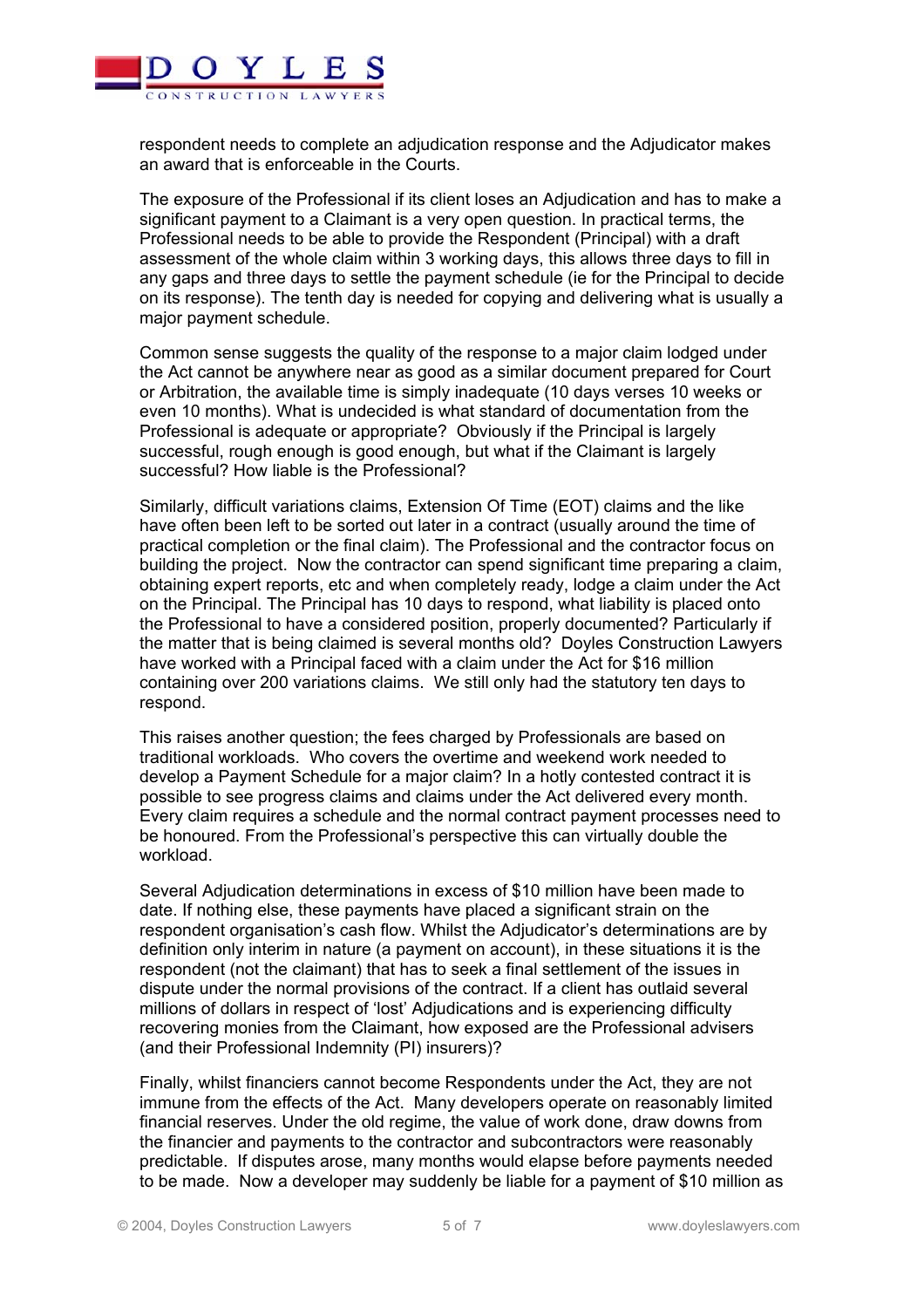

a consequence of an Adjudication determination. This amount could significantly exceed the value of work done on the project to date and be beyond the capacity of the developer to pay.

Whilst the payment is interim and can be recovered through normal legal processes, the litigation or arbitration will take months. This places the financier in (to say the least) an interesting position. Withhold the funds and see the project and developer fail? Pay in excess of the value of work completed, keep the developer afloat and seek recovery from the Claimant (difficult without specific contractual provisions, particularly given the issues surrounding privity of contract – the financier has a contract with the developer not the Claimant)? Or perhaps seek redress from the Professionals that failed to properly respond to the Claim?

This section of the paper has only questions, not answers. We predict over the next few years, many of these issues will come before the Courts and some certainty will develop. As we stand now, many of the issues can be identified and some of the questions formulated. What is uncertain is the answers. We can confidently predict the liability and responsibility of the Professionals in the building industry has changed, as has the risk profile for financiers and insurers. The extent is uncertain.

### **Conclusions and Recommendations**

Claimants need to consider the overall implications of taking action under the Securities of Payment Acts. We suggest it may be prudent to use the Act as a powerful negotiating tool and be flexible when necessary.

Respondents must assume every claim that purports to be made under the Act is serious and respond appropriately. Failing to prepare a payment schedule equates to accepting the claimed amount, whether that amount is reasonable for the work performed or not.

All Professional contract administrators must manage every aspect of a contract on the assumption that all outstanding variations will be included in a claim under the Act in the next month. It is no longer acceptable to let variation claims (including EOT claims) remain unanswered.

Construction industry Professionals need to look at their terms of engagement and PI insurance policies. The construction industry is a totally different place now.

Principals and agencies that draft construction contracts need to look closely at the provisions of the Acts and wherever possible align internal contract timeframes and obligations with the timeframes and obligations imposed by the Act.

Finally, become friendly with your neighbourhood construction lawyer. The legal landscape surrounding the Act is changing rapidly and is different in every State where a version of the Act has been proclaimed. Staying abreast of the changes requires significant, dedicated, effort and is on-going. Stability and consensus will eventually develop, however, this is likely to take several (many) years, in the meantime we are all dealing with a new and uncertain reality.

An ancient Chinese curse is 'may you live in interesting times'<sup>13</sup>; we suggest the current times are exceptionally interesting for construction administrators and Professionals. Those that survive and prosper will be those that adapt best to the new environment.